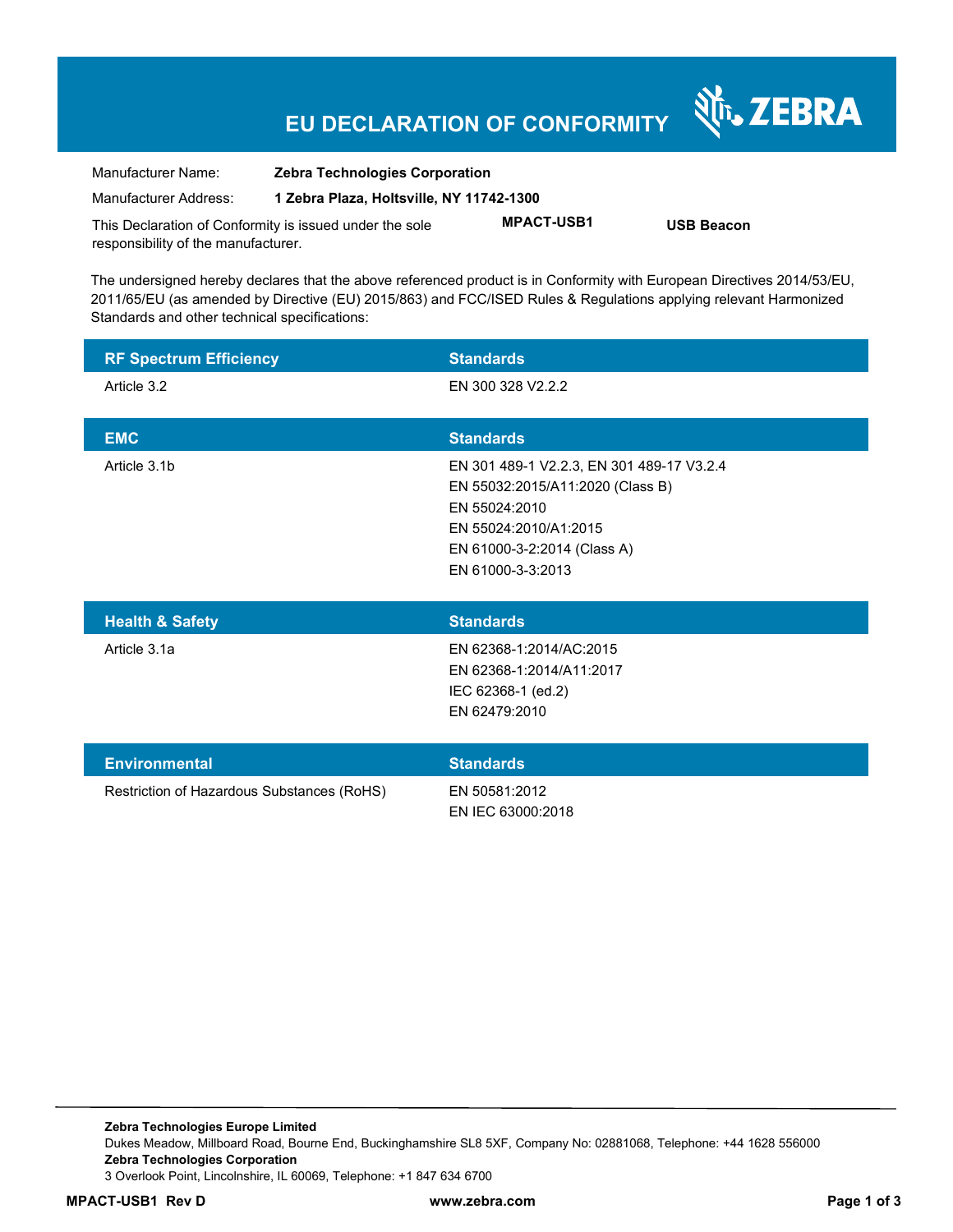## **EU DECLARATION OF CONFORMITY**

With regard to Directive 2014/53/EU, the conformity assessment procedure referred to in Article 17.2(b) and detailed in Annex III has been followed with the involvement of the following Notified Body for Articles 3.1a, 3.1b and 3.2: **CETECOM GmbH**, Im Teelbruch 116, 45219 Essen, Germany

EC-Type Examination Certificate number: R17-0201-01-TEC

US company representative for FCC Supplier's Declaration of Conformity (47 CFR Part 2.1071 to 2.1077) is Larry Zhou and can be reached at **larry**.zhou@zebra.com.

**Signed on behalf of Zebra Technologies Corporation** 

Marco Belli Place: Bourne End

*(Signature of authorized person)* Date of Affixing the CE Mark: 13 April 2016 Sr. Manager, Regulatory Date: 13 October 2021

र्शे<sub>ं</sub> ZEBRA

**Zebra Technologies Europe Limited**  Dukes Meadow, Millboard Road, Bourne End, Buckinghamshire SL8 5XF, Company No: 02881068, Telephone: +44 1628 556000 **Zebra Technologies Corporation**  3 Overlook Point, Lincolnshire, IL 60069, Telephone: +1 847 634 6700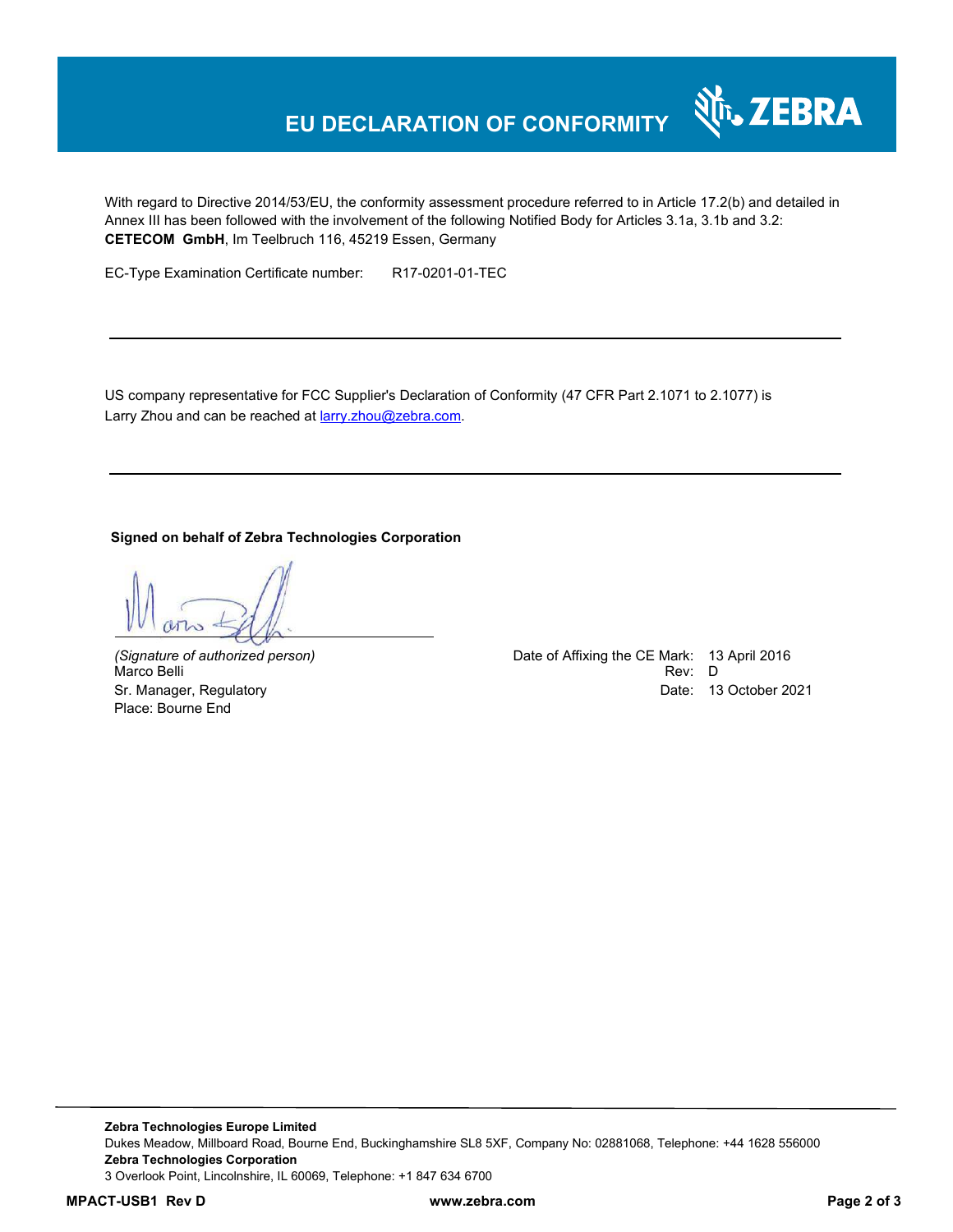# **EU DECLARATION OF CONFORMITY**



#### **Appendix A**

#### **EU Operating frequencies and maximum power levels**

**Technology Operating Frequencies/Bands Maximum Transmit power level**  Bluetooth 2400 MHz – 2483.5 MHz 10dBm

#### **Accessories:**

**Description Model** None None